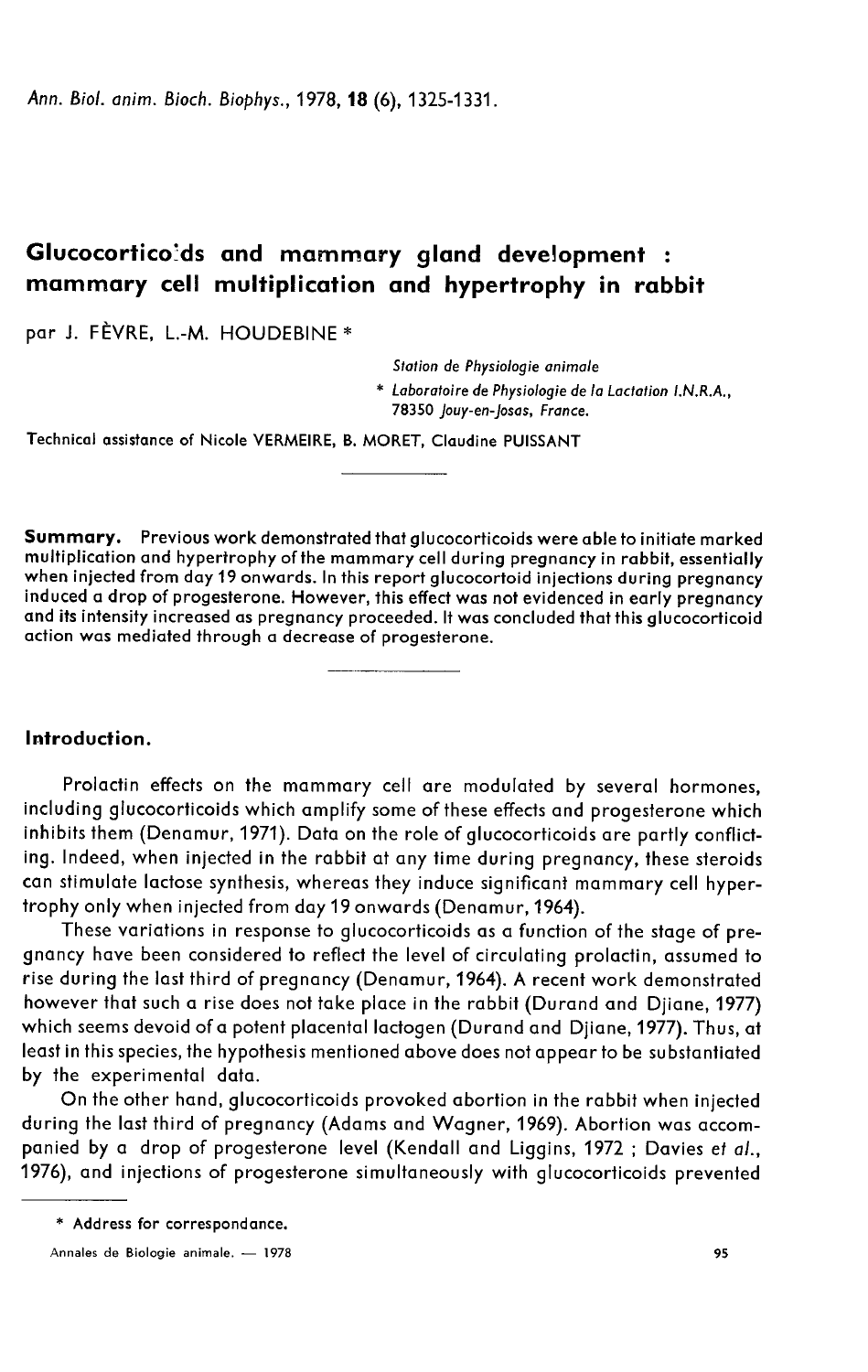abortion (Nathanielsz and Abel, 1973). These observations prompted us to determine whether the differences of glucocorticoid action at various stages of pregnancy could be ascribed to a variable capacity of these steroids to decrease progesterone levels throughout pregnancy. For this purpose, natural glucocorticoid variations during pregnancy were re-evaluated and progesterone level was estimated during hydrocortisone acetate treatment.

# Material and methods.

Pregnant New-Zealand rabbits were used ; the day of mating was considered as day 0 of pregnancy.

Hydrocortisone acetate (Roussel) was injected intramuscularly at 9 a.m. and 7 p.m. Blood samples were collected by cardiac puncture at 9 a.m. just before the injections of hydrocortisone acetate.



FIG. 1. - Glucocorticoid and progesterone variations during pregnancy in rabbit.

· total glucocorticoid, o progesterone.

The vertical bars represent the standard error of the mean. The numbers between brackets indicate the number of does per group.

1326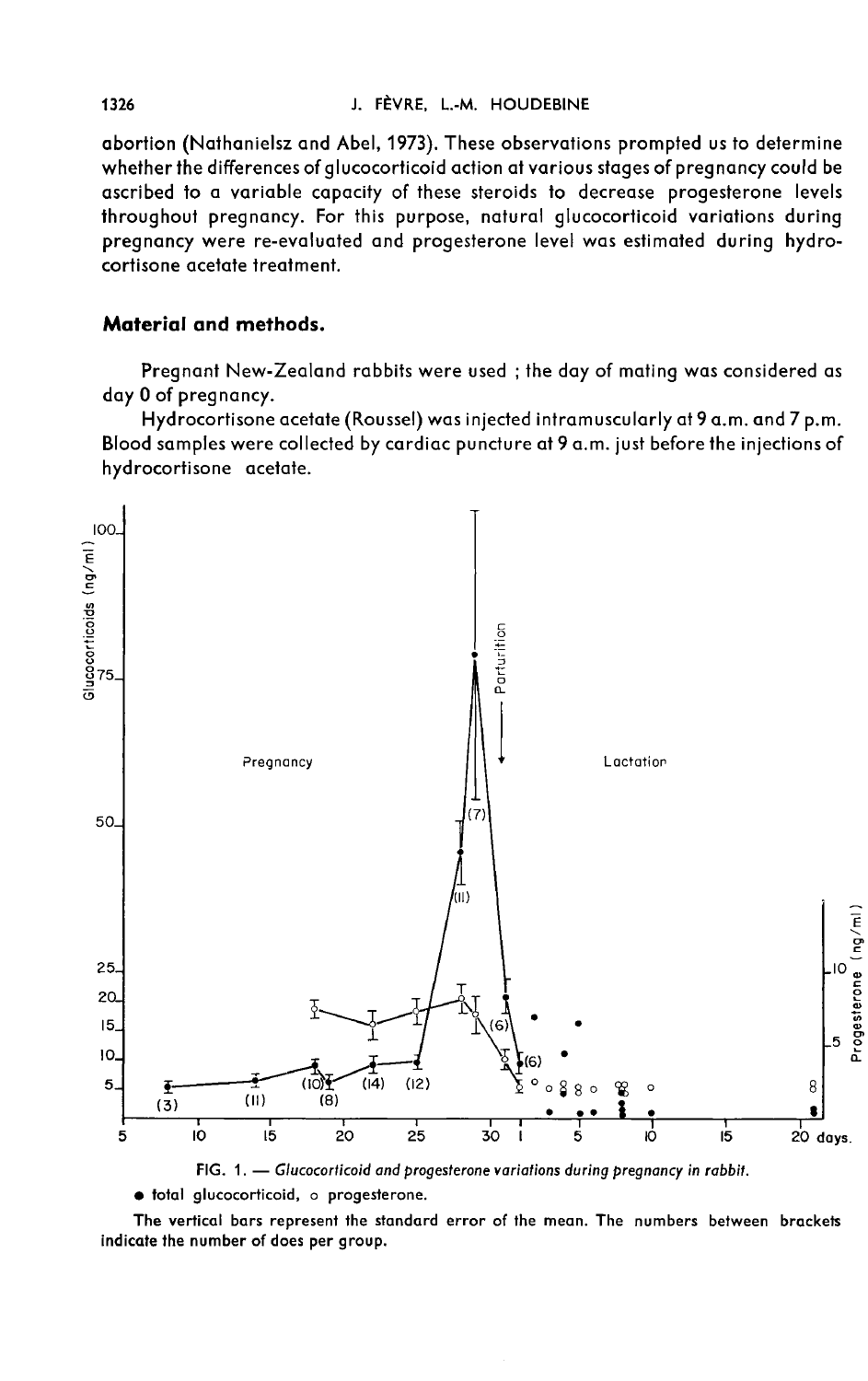Total glucocorticoids were estimated by a method previously published and relying on binding to dog Cortisol Binding Protein (CBG) (Bosc and Fèvre, 1977). In the conditions used, CBG did not bind progesterone, and CBG affinity for corticosterone was about one-half of the affinity for cortisol. Glucocorticoids bound to blood protein were determined after specific elimination of the free glucocorticoid by adsorption on activated charcoal (Heyns et al., 1967).

Progesterone was estimated by a radioimmunoassay as described earlier (Bosc and Fèvre, 1975).

# Results.

## Glucocorticoid variations during pregnancy.

Glucocorticoid variations during pregnancy in the rabbit have already been documented (Gala and Westphal, 1967 ; Mulay et al., 1973 ; Baldwin and Stabenfeldt, 1974). However, the data of previous reports conflict in some respects. Results of the present work indicate that a slight increase takes place between days 14 and 25 of pregnancy. After this period, a very marked increase occurs with a maximum at day 29. At the time of parturition and during the first days of lactation, the level returns to a relatively low value (fig. 1). The proportion of the hormone bound to blood protein slightly increased with the peak of total glucocorticoids (table 1). This is in agreement with the enhanced glucocorticoid binding capacity of serum previously mentioned at this stage of pregnancy (Gala and Westphal, 1967). The pattern of glucocorticoid variation between day 25 and parturition is compatible with the data of Mulay et al. (1973) and Baldwin and Stabenfeldt (1974). In the rabbit, progesterone is known to reach its maximum between days 14 and 16 of pregnancy. This maximum is followed by a slow decrease until day 26-28. Between day 28 and parturition, this decrease is abruptly accelerated (Challis et al., 1973 ; Hilliard et al., 1973 ; Baldwin and Stabenfeldt, 1974 ; Harrington and Rothermel, 1977). Thus, it appears that the two steroids exhibit opposite variations suggesting that the glucocorticoid increase is responsible for the progesterone decrease.

#### TABLE 1

Percentage of glucocorticoid bound to blood proteins during pregnancy and lactation. The value for lactation was calculated from the whole data not taking into account the stage of lactation

| Days of<br>pregnancy                                                                                                                                                | 18 | 22 | 25 | 28 | 29 | 31 | Lactation |
|---------------------------------------------------------------------------------------------------------------------------------------------------------------------|----|----|----|----|----|----|-----------|
| p. 100 $\ldots\ldots$ 81.8 $\pm$ 3.43 $ $ 81.00 $\pm$ 3.34 $ $ 87.22 $\pm$ 1.10 $ $ 93.57 $\pm$ 1.30 $ $ 98.50 $\pm$ 1.50 $ $ 85.50 $\pm$ 2.60 $ $ 86.69 $\pm$ 2.09 |    |    |    |    |    |    |           |

Progesterone variation during hydrocortisone acetate treatment.

Hydrocortisone acetate was injected for 4 to 5 days at three periods of pregnancy. Results of Fig. 2 indicate that the effects of these injections were different as pregnancy progressed. When injected from days 8 to 13, the glucocorticoid, even at high doses (7.5 mg/injection), did not prevent the progesterone increase. By contrast, when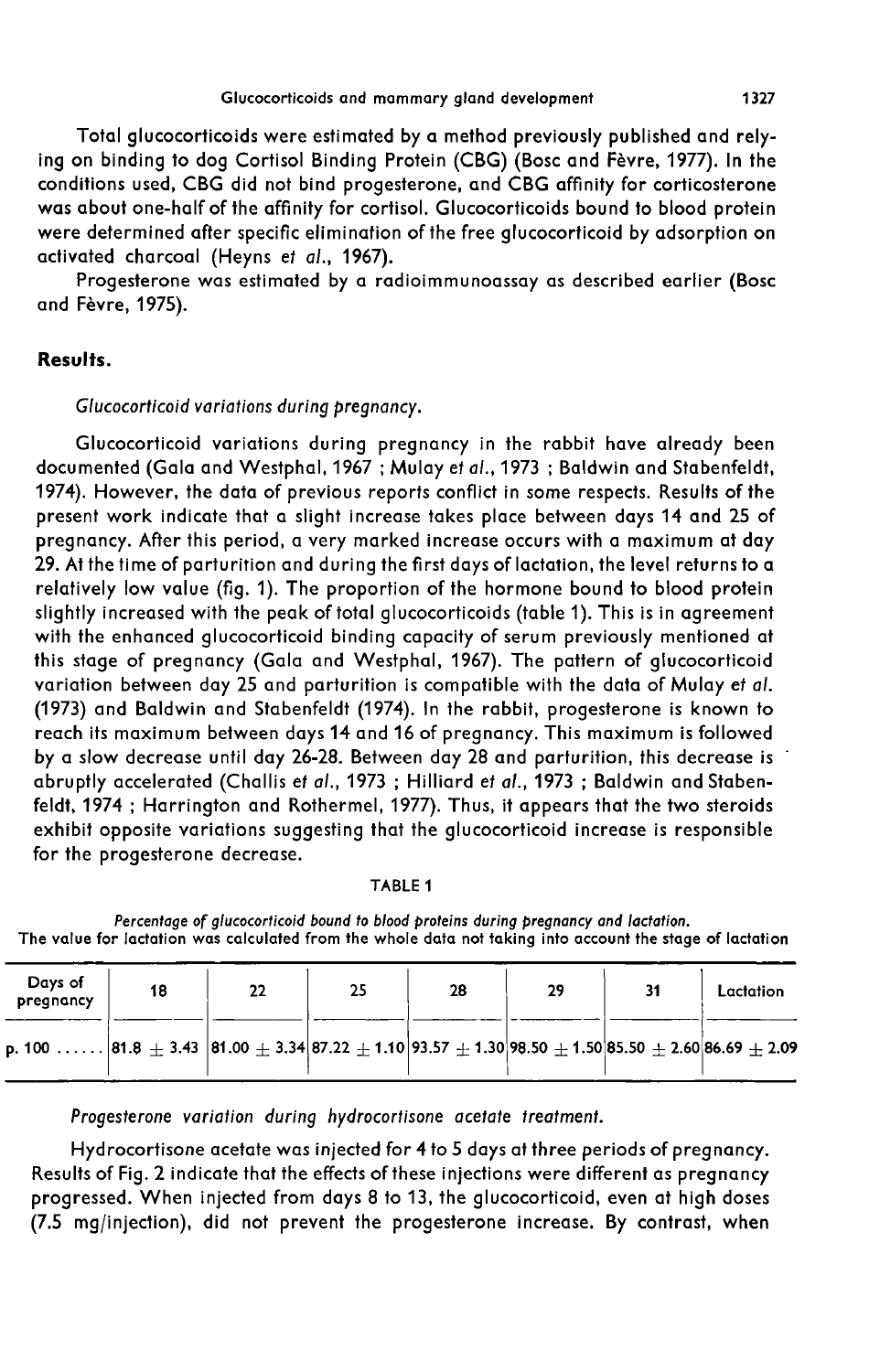injected from days 14 to 18 or from days 18 to 22, the glucocorticoid caused progeste rone to decline. However, this fall of progesterone was significantly greater during the 18-22 day period than during the 14-18 day period. Doses of 3.75 mg or 7.5 mg exhibited only slightly different effects (not shown). These observations are in good agreement with the greater capacity of glucocorticoids to provoke abortion during late pregnancy.<br>200



FIG. 2. - Variation of progesterone concentration during hydrocortisone acetate treatment of pregnant rabbits.

- $\equiv$  7.5 mg/injection from day 8 to day 13,
- $\bullet$  3.75 mg/injection from day 14 to day 18,
- o 3.75 mg/injection from day 18 to day 22.

Result are expressed as the percentage of progesterone concentration just before starting the treatment. The concentrations of progesterone before the first hydrocortisone acetate injection were in ng/ml : 8.26  $\pm$  0.24, 10.72  $\pm$  0.93 and 12.18  $\pm$  1.23, respectively. The numbers between brackets indicate the number of does per group.

### Conclusion and discussion.

The data of the present report indicate that glucocorticoids rise slowly during pregnancy after day 14 and abruptly just before parturition with a peak at day 29.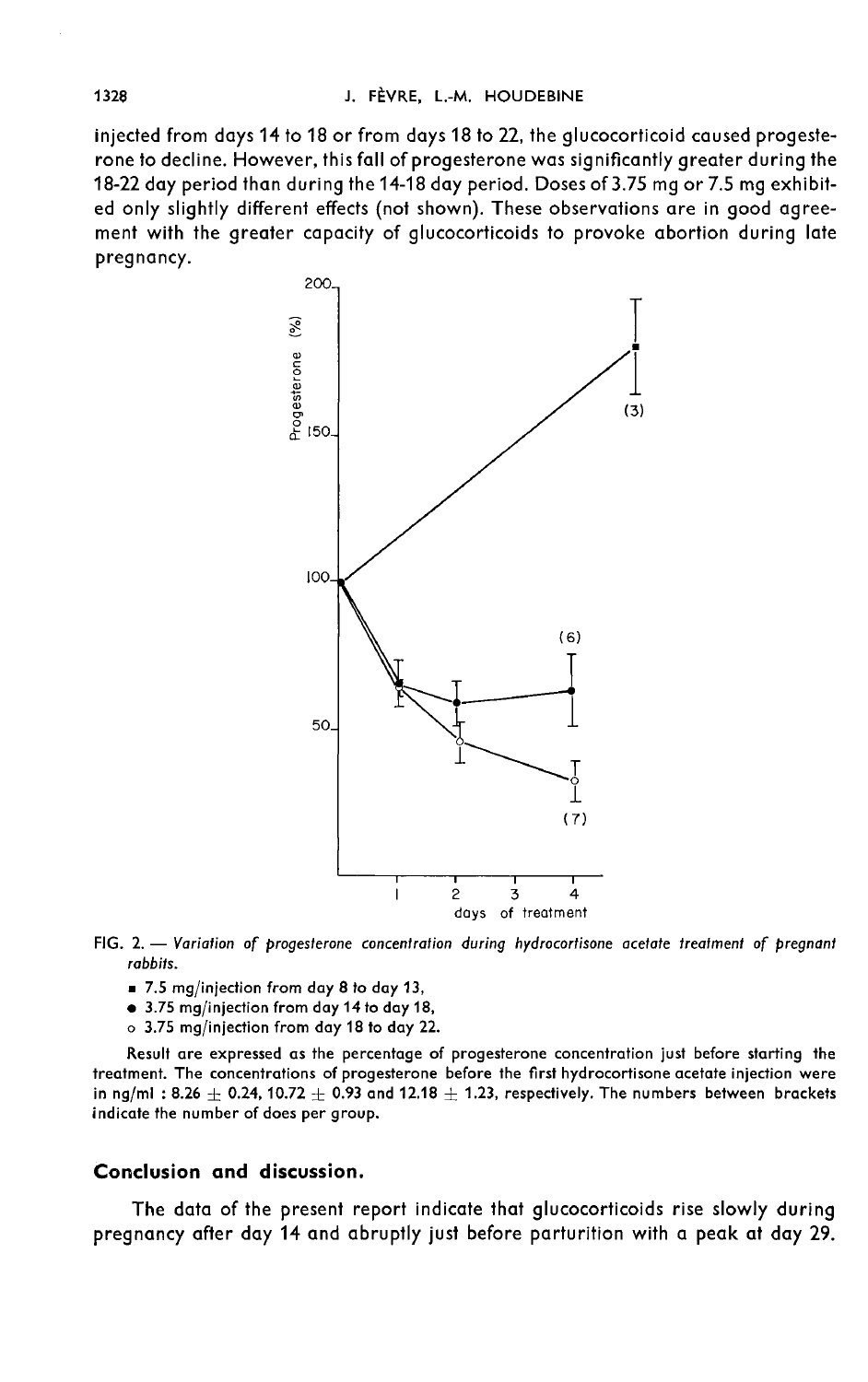In addition, injections of hydrocortisone acetate induce a drop of progesterone, the intensity of which increases as pregnancy proceeds. These facts conform with the known capacity of glucocorticoids to initiate abortion or not according to the period of pregnancy (Adams and Wagner, 1969), and with glucocorticoid ability to enhance the activity of enzymes involved in progesterone inactivation (Flint et al., 1975). These observations can be correlated with some known effects of glucocorticoids on mammary gland.

It is noteworthy that the slight variations of the two steroids between days 14 and 25 correspond to an increase in RNA and DNA contents (Denamur,19630), casein synthesis, casein mRNA (Shuster et al., 1976), lactose synthetase activity (Denamur and Delouis, 1972 ; Mellenberger and Bauman, 1974), lipid synthesis (Strong and Dils, 1972), prolactin receptors (Djiane et al., 1977) and spermidine (Houdebine et al., 19786). The peak of glucocorticoids at day 29 is not accompanied by any hypertrophy of the mammary cell (Denamur, 1963a). On the contrary, prolactin injected between days 24 and 29 proved to be less efficient, than earlier in pregnancy, for induction of hypertrophy as judged by the RNA/DNA ratio (Denamur, 1963b). This suggests that the high glucocorticoid level prevents possible hypertrophy of the mammary cell, as in a similar situation when high doses of hydrocortisone acetate (7.5 mg/injection twice a day) are injected with prolactin into pseudopregnant rabbits (unpublished data). Moreover, it appears that most of the hypertrophy takes place between parturition and day 10 of lactation, when the glucocorticoid level has returned to a relatively low value, progesterone has dropped and prolactin has risen (Durand and Djiane, 1977). This suggests that the glucocorticoid peak is not a major trigger inducing hypertrophy of the mammary cell in rabbit.

Hydrocortisone acetate injected into pregnant rabbits is able to induce a significant multiplication and hypertrophy of the mammary cell only after day 18 of pregnancy (Denamur, 1964). This appears to be related to the capacity of the glucocorticoid to decrease progesterone.

In addition, it has been shown in other species that this drop of progesterone may have led to a parallel enhancement of prolactin (Vermouth and Deis, 1974 ; Kann et al., 1978).

Apart from these indirect effects, the antagonism between the two steroids may be mediated by a direct competition in the mammary cell, for instance towards progeste rone receptor binding.

Glucocorticoids have been demonstrated to amplify the action of prolactin on casein synthesis by favouring the accumulation or casein mRNA. This amplification, observed both in vivo and in organ culture, was not accompanied by hypertrophy of the mammary cell (Devinoy and Houdebine, 1977 ; Devinoy et al., 1978). However, when associated with moderate doses of prolactin (12.5 IU or 50 IU injected twice a day into pseudopregnant rabbits) over a period of 5 days, hydrocortisone acetate (3.75 mg/injection twice a day) led to an increase of the mammary gland total RNA and DNA contents which were slightly but significantly higher than with prolactin alone (unpublished data). On the other hand, glucocorticoids proved to be involved in maintaining mammary gland activity and structure (Houdebine et al., 1978a). Thus, the participation of glucocorticoids in mammary gland development might be mediated to a large extent by a stabilization of some cellular components, the synthesis of which is under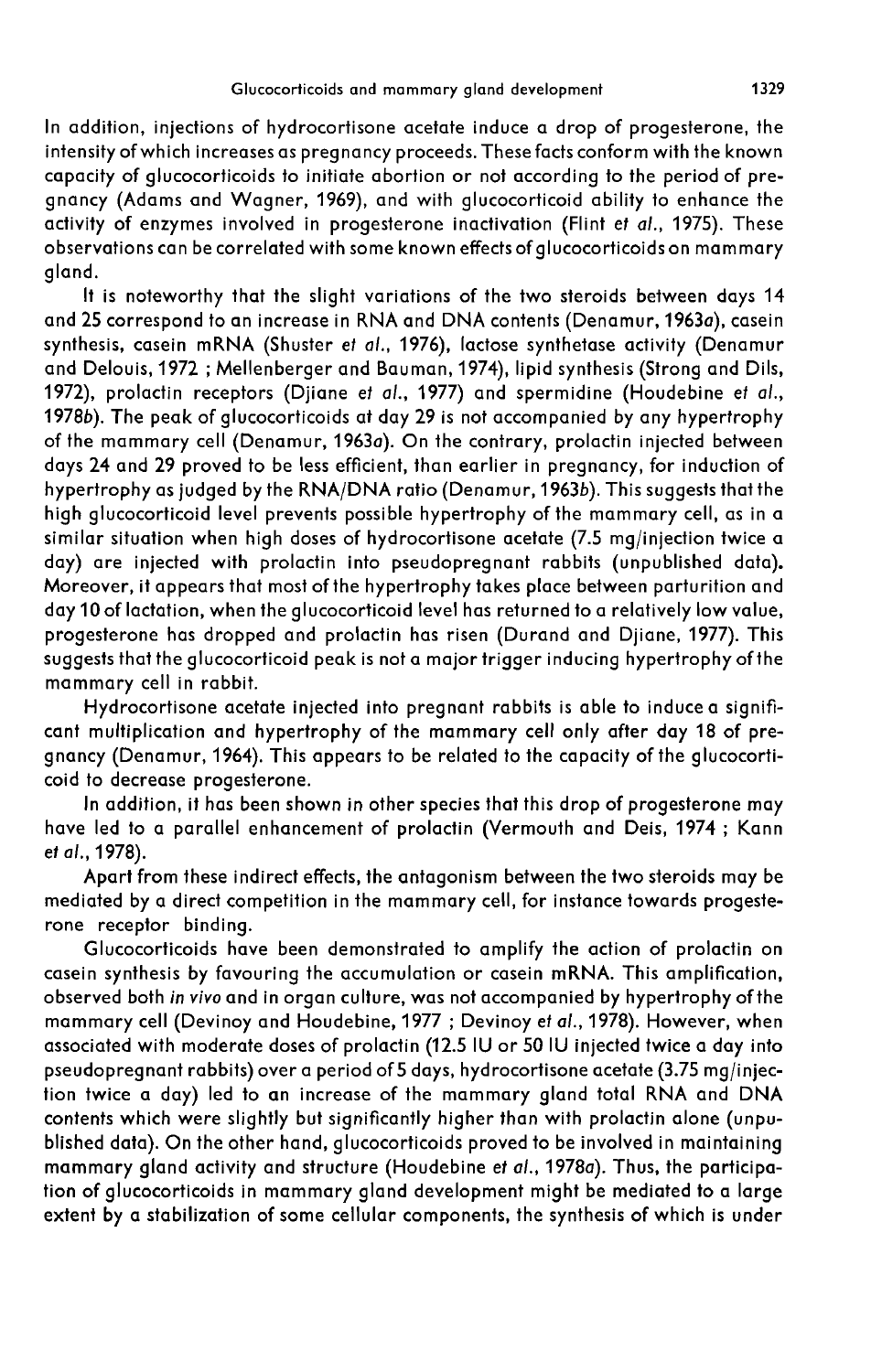prolactin control. Such a mechanism might account for the fact that the moderate glucocorticoid effect on cellular hypertrophy, which takes place in the pseudopregnant rabbit at a time when progesterone has spontaneously dropped (Harrington and Rothermel, 1977), can be observed only after long hormonal treatments. This interpretation is also compatible with the fact that prolactin alone when injected into adrenalectomized rabbits exhibits a significantly reduced capacity to support the hypertrophy of the mammary cell (Denamur, 1964).

Independently of these mechanisms, glucocorticoids may facilitate mammary gland development by participating in the control of spermidine synthesis (Oka and Perry, 1974; Houdebine et al., 1978b).

> Refu en avril 1978. Accepté en juin 1978.

Acknowledgements.―The authors are indebted to professor H. Clouser for helpful advice in editing the manuscript. The work was supported by grants from the Délégation G6n6rale à la Recherche Scientifique et Technique and the Centre National de la Recherche Scientifique.

Résumé. Il a été démontré que les glucocorticoïdes ne peuvent induire de façon signifi-<br>cative la multiplication et l'hypertrophie de la cellule mammaire chez la lapine gestante que lorsqu'ils sont injectés à partir du 19<sup>e</sup> jour de la gestation. Dans le présent rapport, il est montré que les glucocorticoïdes injectés pendant la gestation induisent une chute de la progestéronémie. Toutefois, cet effet n'a pas lieu en début de gestation et il devient de plus en plus accentué au fur et à mesure qu'on se rapproche de la parturition. L'action des glucocorticoïdes sur la multiplication et l'hypertrophie de la cellule mammaire résulte donc d'un abaissement de la progestéronémie.

#### References

- ADAMS W. M., WAGNER W. C., 1969. The elective induction of parturition in cattle, sheep and rabbits. *J. am. vet. med. Ass.* **154,** 1396-1397.
- BALDWIN D. M., STABENFELDT G. H., 1974. Plasma levels of progesterone, cortisol and corticosterone in the pregnant rabbit. Biol. Reprod., 10, 495-501.
- BOSC M., FÈVRE J., 1975. Evolution de la progestéronémie chez la brebis en fin de gestation après destruction de l'hypophyse fœtale. Effet d'une administration de dexaméthasone. C. R. Acad. Sci. Paris, sér. D., 281, 559-562.
- BOSC M., FÈVRE J., 1977. Evolution de la cortisolémie au cours de la première semaine de vie chez le veau et chez l'agneau. C. R. Acad. Sci. Paris, sér. D, 284, 2373-2376.
- CHALLIS J. R. G., DAVIES I. J., RYAN K. J., 1973. The concentration of progesterone, estrone and estradiol-17 $\beta$  in the plasma of pregnant rabbits. Endocrinology, 93, 971-976.
- CHIBOKA 0., CASIDA L. E., FIRST N. L., 1977. Role of rabbit fetuses and placentas in the maintenance of gestation and parturition, J. Anim. Sci., 46, 776-783.
- DAVIES I. J., YOSHINAGA K., RYAN K. J., 1976. The effects of combined dexamethasone and indomethacine treatment on the outcome of pregnancy in the rabbit. Biol. Reprod., 15, 551- 554.
- DENAMUR R., 1963a. Les acides nucléiques de la glande mammaire pendant la gestation et la lactation chez la lapine. C. R. Acad. Sci. Paris, 256, 4748-4750.
- DENAMUR R., 1963b. Croissance mammaire et lactogenèse induites par la prolactine chez la lapine en gestation. C. R. Acad. Sci. Paris, 257, 1548-1551.
- DENAMUR R., 1964. Les acides nucléiques et les nucléotides libres de la glande mammaire pendant la lactogenèse et la galactopoïèse. Excerpta med., Int. Congr. Ser., nº 83, 434-462.